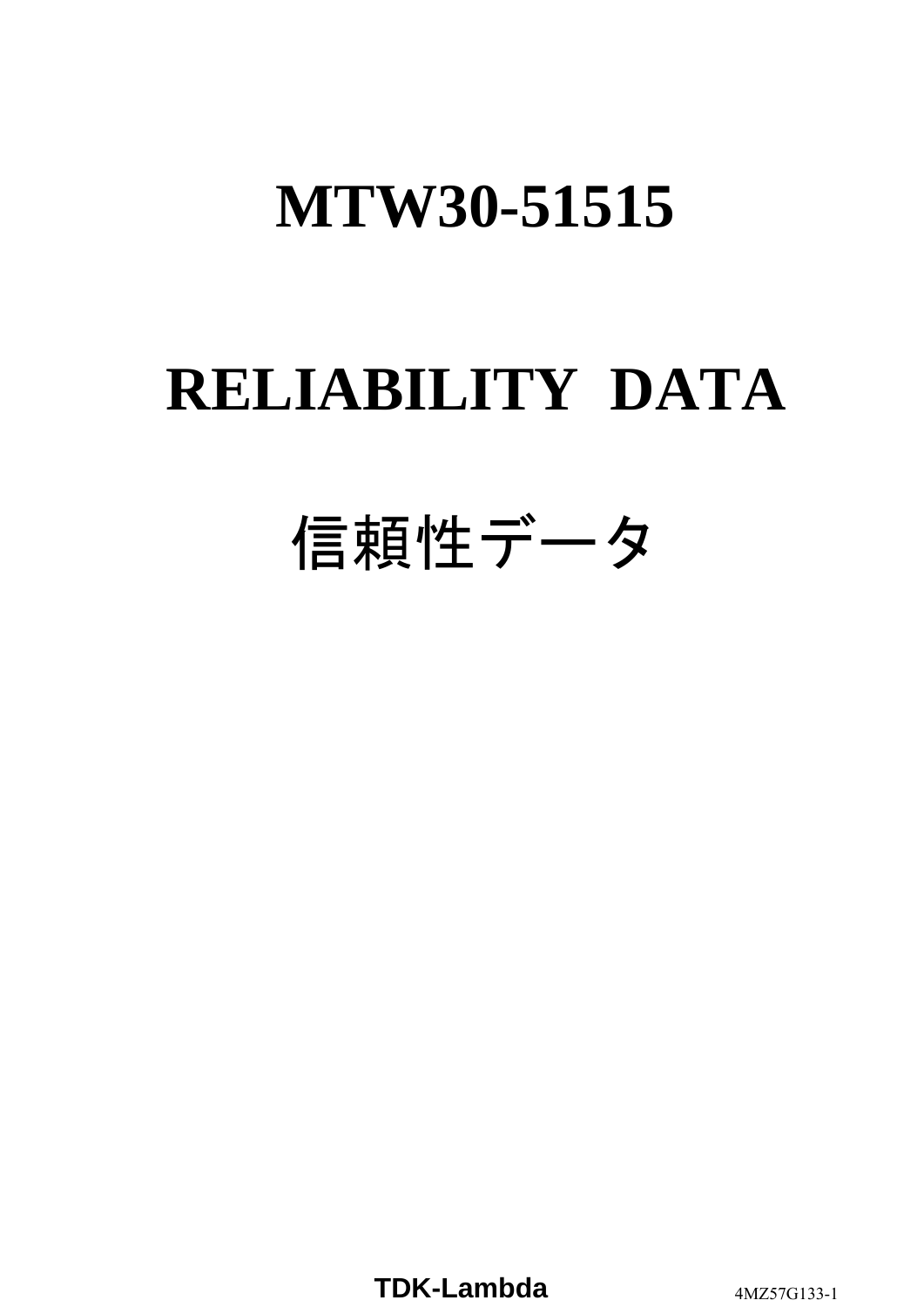## **I N D E X**

#### **PAGE**

| 2. 部品ディレーティング Components Derating …………………………………… R-2~4                        |
|-------------------------------------------------------------------------------|
| 3. 主要部品温度上昇值 Main Components Temperature Rise △T List ··················· R-5 |
|                                                                               |
|                                                                               |
|                                                                               |
| 7. ノイズシミュレート試験 Noise Simulate Test ………………………………… R-13                         |

※ 試験結果は、代表データでありますが、全ての製品はほぼ同等な特性を示します。 従いまして、以下の結果は参考値とお考え願います。

Test results are typical data. Nevertheless the following results are considered to be reference data because all units have nearly the same characteristics.

# **TDK-Lambda**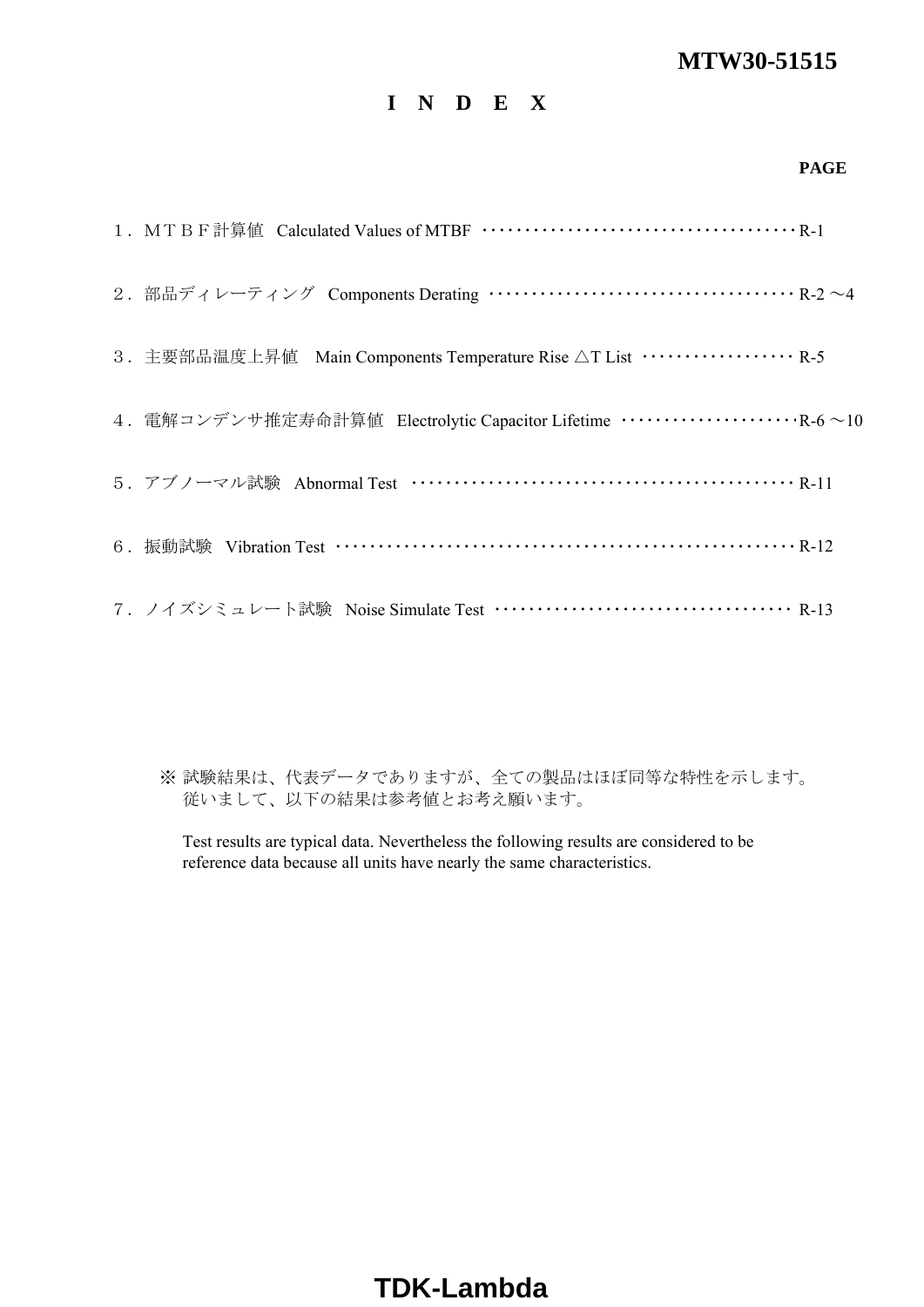## 1.**MTBF**計算値 **Calculated Values of MTBF**

#### **MODEL** : **MTW30-51515**

(1) 算出方法 Calculating Method

MIL-HDBK-217Fの部品ストレス解析法(\*1)で算出されています。 故障率ん。は、それぞれの部品ごとに電気ストレスと動作温度によって決定されます。 Calculated based on parts stress reliability projection of MIL-HDBK-217F (\*1). Individual failure rate  $\lambda_{SS}$  is calculated by the electric stress and temperature rise of the each device.

> \*1: MIL-HDBK-217F "Reliability Prediction of Electronic Equipment" (MIL-HDBK-217F Notice 2 , 28,Feb.,1955 Issue)

| <算出式>                    | $MTBF = \frac{1}{\lambda_{\text{equip}}} = \frac{1}{\sum_{i=1}^{m} N_i \cdot \lambda_{\text{SSI}}} \times 10^6$ 時間 (hours)<br>$\lambda_{\rm SSi} = \lambda_{Gi} \cdot \pi_{oi} \cdot \pi_{Si} \cdot \pi_{Ti} \cdot \pi_{Fi}$       |
|--------------------------|------------------------------------------------------------------------------------------------------------------------------------------------------------------------------------------------------------------------------------|
| $\lambda_{\text{equiv}}$ | : 全機器故障率(FITs) Total Equipment failure rate (FITs = Failures in 10 <sup>6</sup> hours)                                                                                                                                             |
| $\lambda_{Gi}$           | :i番目の部品に対する基礎故障率 Generic failure rate for the ith device                                                                                                                                                                           |
| $\pi_{Qi}$               | :i番目の部品に対する品質ファクタ Quality factor for the ith device                                                                                                                                                                                |
|                          | $\mathcal{A}$ . The contract of the contract of the contract of the contract of the contract of the contract of the contract of the contract of the contract of the contract of the contract of the contract of the contract of th |

 $\pi_{Si}$  :i番目の部品に対するストレスファクタ Stress factor for the ith device

 $\pi_{Ti}$  :i番目の部品に対する温度ファクタ Temperature factor for the ith device

 $\pi_{\rm E}$  :i番目の部品に対する環境ファクタ Environmental factor for the ith device

m :異なる部品の数 Number of different device types

Ni :i番目の部品の個数 Quantity of ith device type

#### (2) **MTBF**値 **MTBF Values**

条件 Conditions :

 $Ta = 50^{\circ}C$ 

 $G_F$  : 地上、固定 (Ground, Fixed)  $= 73,998$  時間 (Hours)

 $G_B$  : 地上、温和 (Ground, Benign) = 362,555 時間 (Hours)

Note : 電解コンデンサの寿命は、MTBF計算に含まれません。

Life expectancy of electrolytic capacitor are not included in MTBF calculation.

## **TDK-Lambda** R-1

## **MTW30-51515**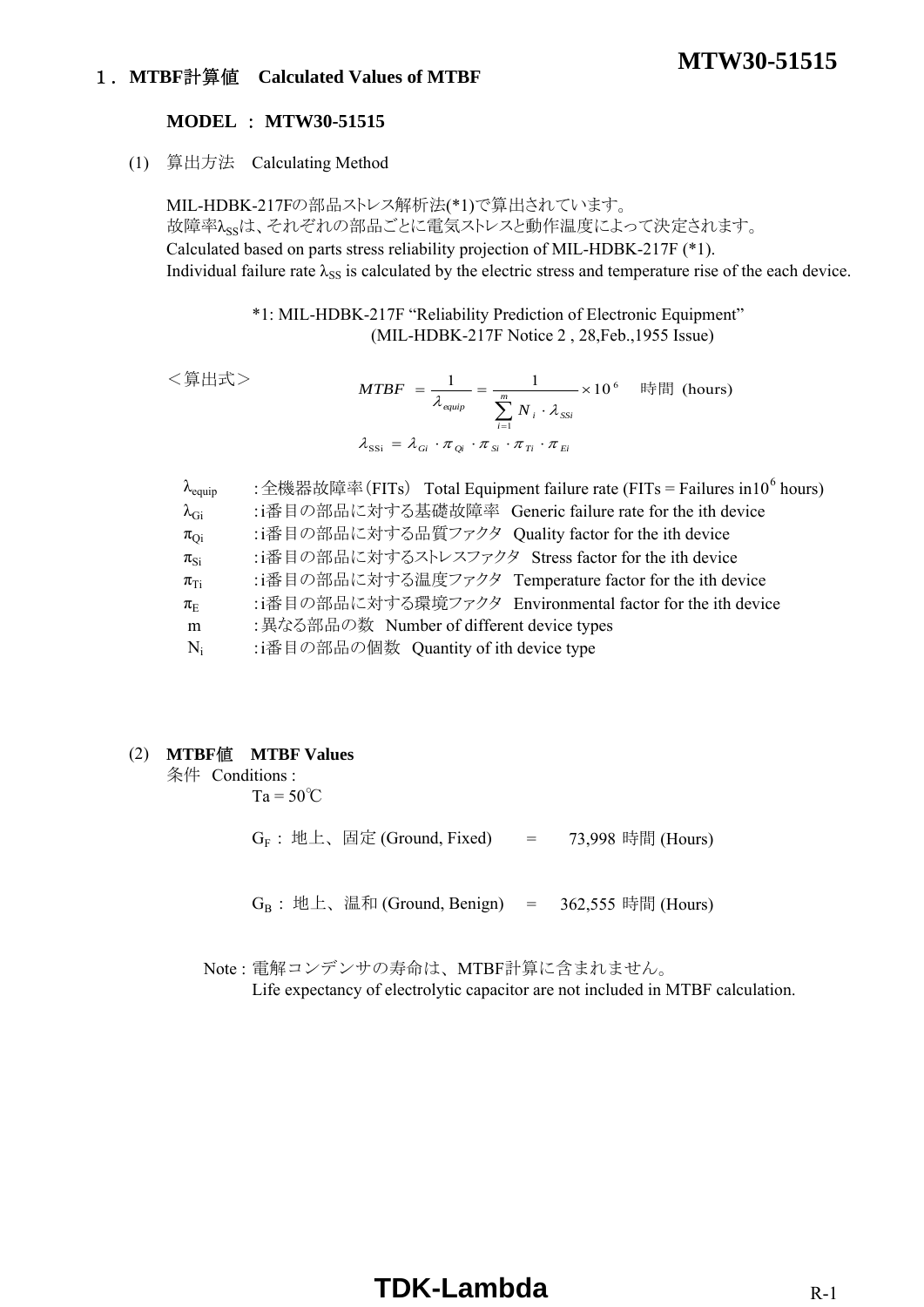# **MTW30-51515** 2.部品ディレーティング **Components Derating**

### **MODEL** : **MTW30-51515**

#### **(1)** 算出方法 **Calculating Method**

(a) 測定方法 Measuring method

| · 取付方法                   | :標準取付:A          |                      | 周囲温度  |                     | $:50^{\circ}$ C |  |
|--------------------------|------------------|----------------------|-------|---------------------|-----------------|--|
| Mounting method          |                  | Standard mounting: A |       | Ambient temperature |                 |  |
| ・入力電圧                    | $: 100, 240$ VAC |                      |       |                     |                 |  |
| Input voltage            |                  |                      |       |                     |                 |  |
| ・出力電圧、電流                 |                  |                      |       |                     |                 |  |
| Output voltage & current |                  | 出力                   | V1    | V2                  | V3              |  |
|                          |                  | 負荷                   | $+5V$ | $+15V$              | $-15V$          |  |
|                          |                  | $I_0 = 100\%$        | 3.0A  | 0.8A                | 0.3A            |  |
|                          |                  |                      |       |                     |                 |  |

#### (b) 半導体 Semiconductors

 ケース温度、消費電力、熱抵抗より使用状態の接合点温度を求め 最大定格、接合点温度との比較を求めました。

 Compared with maximum junction temperature and actual one which is calculated based on case temperature, power dissipation and thermal impedance.

(c) IC、抵抗、コンデンサ等 IC, Resistors, Capacitors, etc.

 周囲温度、使用状態、消費電力など、個々の値は設計基準内に入っています。 Ambient temperature, operating condition, power dissipation and so on are within derating criteria.

|  |  | (d) 熱抵抗算出方法 Calculating method of thermal impedance |  |
|--|--|-----------------------------------------------------|--|
|--|--|-----------------------------------------------------|--|

| $\theta$ <sub>1</sub> – c = $\frac{Tj(max)}{T}$ – Tc | $Tj(max) - Ta'$<br>$\theta$ j – a = $\stackrel{\sim}{\leftarrow}$ |
|------------------------------------------------------|-------------------------------------------------------------------|
| Pch(max)                                             | Pch(max)                                                          |

Tc :ディレーティングの始まるケース温度 一般に25℃ Case Temperature at Start Point of Derating;25℃ in General

Ta' :ディレーティングの始まる周囲温度 一般に25℃ Ambient Temperature at Start Point of Derating;25℃ in General

- Pch(max) :最大チャネル損失 Maximum Channel Dissipation
- Tj(max) :最大接合点(チャネル)温度 (Tch(max)) Maximum Junction (channel) Temperature
- θi-c :接合点(チャネル)からケースまでの熱抵抗
- (θch-c) Thermal Impedance between Junction (channel) and Case
- θj-a :接合点(チャネル)から周囲までの熱抵抗
- (θch-a) Thermal Impedance between Junction (channel) and Ambient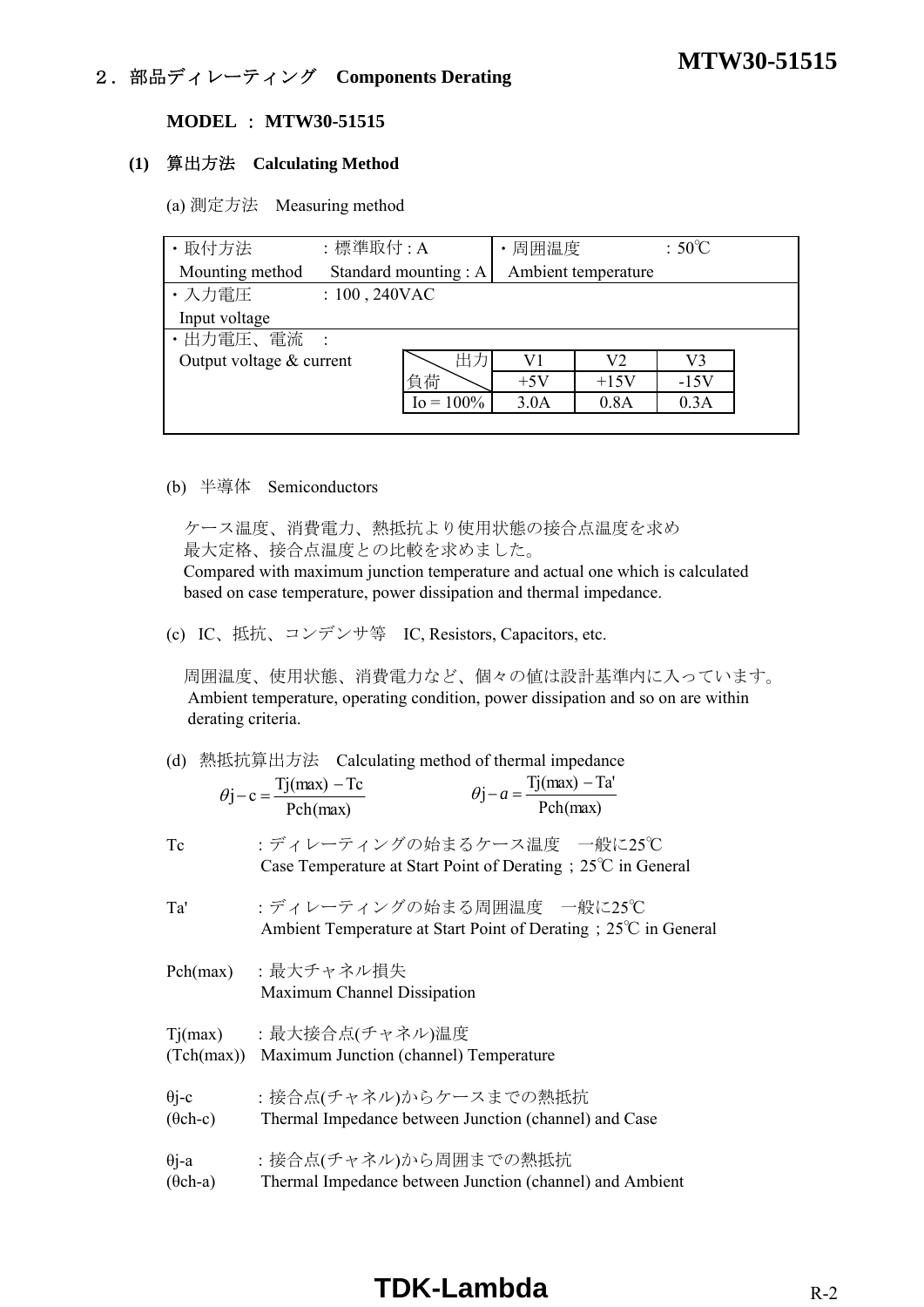## **(2)** 部品ディレーティング表 **Components Derating List**

| 部品番号<br>Location No. |                                                                  | $Vin = 100VAC$ $Load = 100%$ | $Ta = 50^{\circ}C$ |
|----------------------|------------------------------------------------------------------|------------------------------|--------------------|
|                      |                                                                  |                              |                    |
| Q1                   | Tch (max) = $150$ °C                                             | $\theta$ ch-c = 3.125 °C/W   |                    |
| TK6A60D              | $Pch = 0.90 W$                                                   | $\angle$ Tc = 38.3 °C        | $Tc = 88.3 °C$     |
| <b>TOSHIBA</b>       | Tch = Tc + (( $\theta$ ch-c) × Pch) = 91.1 °C<br>$D.F. = 60.7 %$ |                              |                    |
| CR <sub>2</sub>      | T <sub>j</sub> (max) = 150 °C                                    | $\theta$ j-c = 2.2 °C/W      |                    |
| <b>GBU406</b>        | $Pd = 0.75 W$                                                    | $\triangle$ Tc = 37.7 °C     | $Tc = 87.7 °C$     |
| LITE-ON              | Tch = Tc + $((\theta j-c) \times Pd)$ = 89.3 °C                  |                              |                    |
|                      | $D.F. = 59.6 %$                                                  |                              |                    |
| CR51                 | Tj (max) = 150 °C                                                | $\theta$ j-c = 1.5 °C/W      |                    |
| <b>FCH20A60</b>      | $Pd = 2.71 W$                                                    | $\angle$ Tc = 65.9 °C        | $Tc = 115.9$ °C    |
| NIHON INTER          | $Tj = Tc + ((\theta j - c) \times Pd) = 120.0$ °C                |                              |                    |
| $\mathbf{0}$         | $D.F. = 80.0 %$                                                  |                              |                    |
| CR53                 | T <sub>j</sub> (max) = 150 °C                                    | $\theta$ j-c = 12.0 °C/W     |                    |
| DE5LC20U             | $Pd = 1.06 W$                                                    | $\angle$ Tc = 64.1 °C        | $Tc = 114.1$ °C    |
| <b>SHINDENGEN</b>    | $Tj = Tc + ((\theta j - c) \times Pd) = 126.8$ °C                |                              |                    |
| $\boldsymbol{0}$     | $D.F. = 84.5 \%$                                                 |                              |                    |
| CR55                 | Tj (max) = 150 °C                                                | $\theta$ j-c = 10.0 °C/W     |                    |
| ERB93-02SC-V1        | $Pd = 0.53 W$                                                    | $\triangle$ Tc = 57.3 °C     | $Tc = 107.3$ °C    |
| <b>FUJI ELECTRIC</b> | $Tj = Tc + ((\theta j - c) \times Pd) = 112.6$ °C                |                              |                    |
| $\boldsymbol{0}$     | $D.F. = 75.1 %$                                                  |                              |                    |
| IC1                  | Tj (max) = 150 °C                                                | $\theta$ j-c = 5.3 °C/W      |                    |
| ICE3BS3LJG           | $Pd = 91$ mW                                                     | $\angle$ Tc = 19.4 °C        | $Tc = 69.4$ °C     |
| <b>INFINEON</b>      | $Tj = Tc + ((\theta j - c) \times Pd) = 69.9$ °C                 |                              |                    |
|                      | $D.F. = 46.6\%$                                                  |                              |                    |
| IC <sub>2</sub>      | Tch (max) = 125 °C                                               | $\theta$ ch-a = 1111.1 °C/W  |                    |
| <b>TLP785F</b>       | $Pd = 2.95$ mW                                                   | $\angle$ Tc = 29.4 °C        | $Tc = 79.4 °C$     |
| <b>TOSHIBA</b>       | Tch = Tc + (( $\theta$ ch-a) × Pd) = 82.7 °C                     |                              |                    |
| (LED)                | $D.F. = 66.1 %$                                                  |                              |                    |
| IC <sub>2</sub>      | Tch (max) = 125 $\degree$ C                                      | $\theta$ ch-a = 666.7 °C/W   |                    |
| TLP785F              | $Pc = 15.8$ mW                                                   | $\angle$ Tc = 29.4 °C        | $Tc = 79.4 °C$     |
| <b>TOSHIBA</b>       | Tch = Tc + (( $\theta$ ch-a) × Pc) = 89.9 °C                     |                              |                    |
| (TRANSISTOR)         | $D.F. = 71.9\%$                                                  |                              |                    |
| IC53                 | Tj (max) = 150 °C                                                | $\theta$ j-c = 6.0 °C/W      |                    |
| PQ30RV31J00U         | $Pd = 2.00 W$                                                    | $\angle$ Tc = 72.8 °C        | $Tc = 122.8 °C$    |
| <b>SHARP</b>         | $Tj = Tc + ((\theta j - c) \times Pd) = 134.8$ °C                |                              |                    |
|                      | $D.F. = 89.9 \%$                                                 |                              |                    |
| IC54                 | T <sub>j</sub> (max) = 150 °C                                    | $\theta$ j-c = 6.0 °C/W      |                    |
| KIA7915PI-U/P        | $Pd = 2.67 W$                                                    | $\angle$ Tc = 71.3 °C        | $Tc = 117.9$ °C    |
| <b>KEC</b>           | $Tj = Tc + ((\theta j - c) \times Pd) = 133.9$ °C                |                              |                    |
|                      | $D.F. = 89.3 %$                                                  |                              |                    |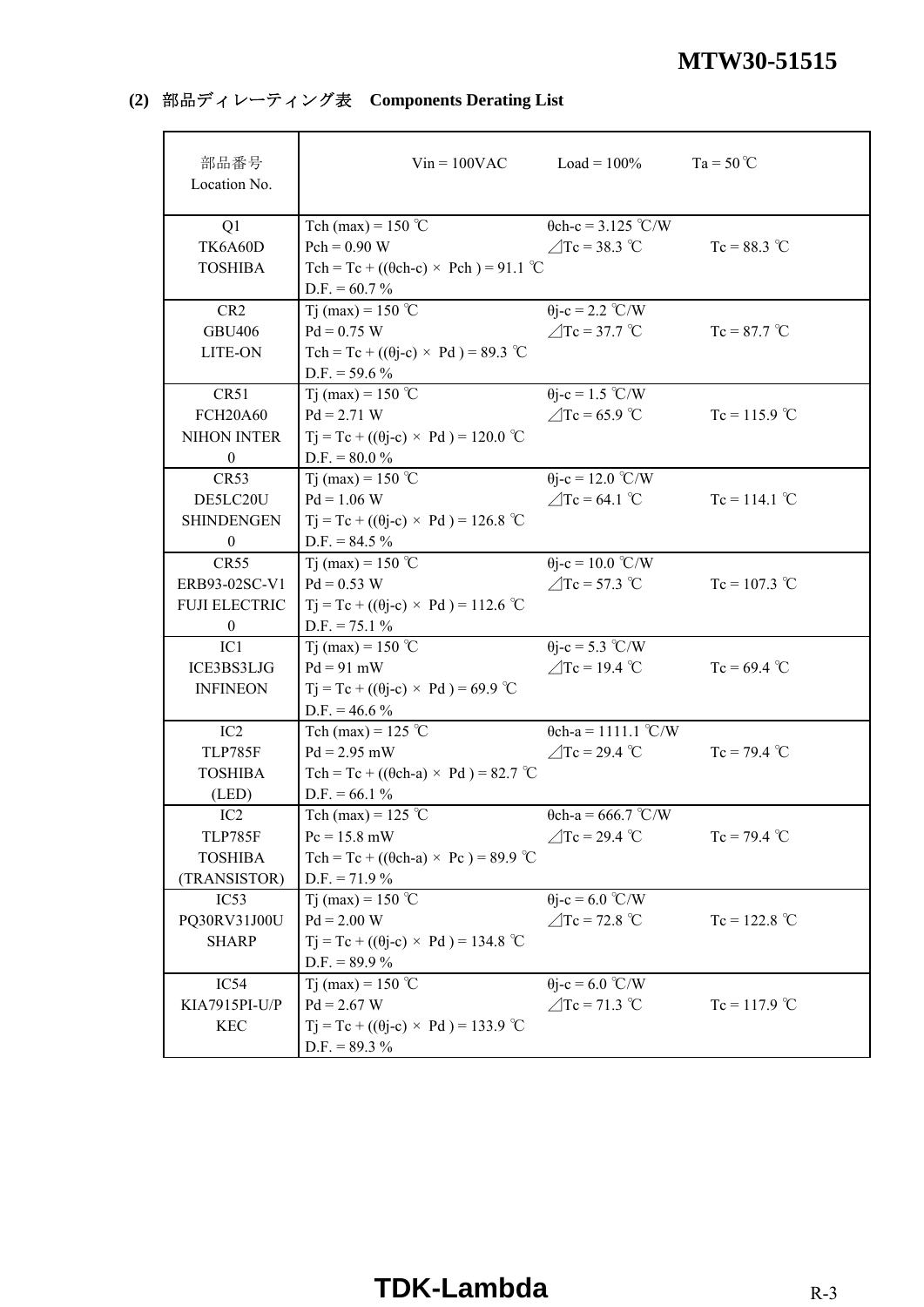| 部品番号<br>Location No. |                                                   | $V$ in = 240VAC Load = 100% | $Ta = 50^{\circ}C$ |
|----------------------|---------------------------------------------------|-----------------------------|--------------------|
| Q1                   | Tch (max) = $150$ °C                              | $\theta$ ch-c = 3.125 °C/W  |                    |
| TK6A60D              | $Pch = 1.63 W$                                    | $\angle$ Tc = 54.0 °C       | $Tc = 104.0$ °C    |
| <b>TOSHIBA</b>       | Tch = Tc + (( $\theta$ ch-c) × Pch) = 109.1 °C    |                             |                    |
|                      | $D.F. = 72.7 \%$                                  |                             |                    |
| CR <sub>2</sub>      | T <sub>j</sub> (max) = 150 °C                     | $\theta$ j-c = 2.2 °C/W     |                    |
| <b>GBU406</b>        | $Pd = 0.40 W$                                     | $\angle$ Tc = 25.2 °C       | $Tc = 75.2$ °C     |
| LITE-ON              | Tch = Tc + $((\theta$ j-c) × Pd) = 76.1 °C        |                             |                    |
|                      | $D.F. = 50.7 \%$                                  |                             |                    |
| CR51                 | Tj (max) = 150 °C                                 | $\theta$ j-c = 1.5 °C/W     |                    |
| <b>FCH20A60</b>      | $Pd = 2.42 W$                                     | $\angle$ Tc = 65.1 °C       | $Tc = 115.1$ °C    |
| NIHON INTER          | $Tj = Tc + ((\theta j - c) \times Pd) = 118.7$ °C |                             |                    |
| $\boldsymbol{0}$     | $D.F. = 79.2 \%$                                  |                             |                    |
| CR53                 | T <sub>j</sub> (max) = 150 °C                     | $\theta$ j-c = 12.0 °C/W    |                    |
| DE5LC20U             | $Pd = 1.04 W$                                     | $\angle$ Tc = 66.9 °C       | $Tc = 116.9$ °C    |
| <b>SHINDENGEN</b>    | $Tj = Tc + ((\theta j - c) \times Pd) = 129.4$ °C |                             |                    |
|                      | $D.F. = 86.3 %$                                   |                             |                    |
| <b>CR55</b>          | T <sub>j</sub> (max) = 150 °C                     | $\theta$ j-c = 10.0 °C/W    |                    |
| ERB93-02SC-V1        | $Pc = 0.51 W$                                     | $\triangle$ Tc = 57.6 °C    | $Tc = 107.6$ °C    |
| <b>FUJI ELECTRIC</b> | $Tj = Tc + ((\theta j - c) \times Pc) = 112.7$ °C |                             |                    |
|                      | $D.F. = 75.1 \%$                                  |                             |                    |
| IC1                  | Tj (max) = 150 °C                                 | $\theta$ j-c = 5.3 °C/W     |                    |
| ICE3BS3LJG           | $Pd = 96$ mW                                      | $\angle$ Tc = 18.4 °C       | $Tc = 68.4$ °C     |
| <b>INFINEON</b>      | $Tj = Tc + ((\theta j - c) \times Pd) = 68.9$ °C  |                             |                    |
|                      | $D.F. = 45.9 \%$                                  |                             |                    |
| IC <sub>2</sub>      | Tch (max) = $125$ °C                              | $\theta$ ch-a = 1111.1 °C/W |                    |
| <b>TLP785F</b>       | $Pd = 2.95$ mW                                    | $\angle$ Tc = 34.3 °C       | $Tc = 84.3 °C$     |
| <b>TOSHIBA</b>       | Tch = Tc + (( $\theta$ ch-a) × Pd) = 87.6 °C      |                             |                    |
| (LED)                | $D.F. = 70.1 \%$                                  |                             |                    |
| IC2                  | Tch (max) = 125 $^{\circ}$ C                      | $\theta$ ch-a = 666.7 °C/W  |                    |
| TLP785F              | $Pc = 15.8$ mW                                    | $\angle$ Tc = 34.3 °C       | $Tc = 84.3 °C$     |
| <b>TOSHIBA</b>       | Tch = Tc + (( $\theta$ ch-a) × Pc) = 94.8 °C      |                             |                    |
| (TRANSISTOR)         | $D.F. = 75.9 \%$                                  |                             |                    |
| IC53                 | Tj (max) = 150 °C                                 | $\theta$ j-c = 6.0 °C/W     |                    |
| PQ30RV31J00U         | $Pd = 2.00 W$                                     | $\angle$ Tc = 67.9 °C       | $Tc = 117.9$ °C    |
| <b>SHARP</b>         | Tch = Tc + (( $\theta$ j-c) × Pd) = 129.9 °C      |                             |                    |
|                      | $D.F. = 86.6\%$                                   |                             |                    |
| IC54                 | Tj (max) = 150 °C                                 | $\theta$ j-c = 6.0 °C/W     |                    |
| KIA7915PI-U/P        | $Pd = 2.67 W$                                     | $\angle$ Tc = 66.6 °C       | $Tc = 116.6 °C$    |
| <b>KEC</b>           | $Tj = Tc + ((\theta j - c) \times Pd) = 123.8$ °C |                             |                    |
|                      | $D.F. = 82.5 \%$                                  |                             |                    |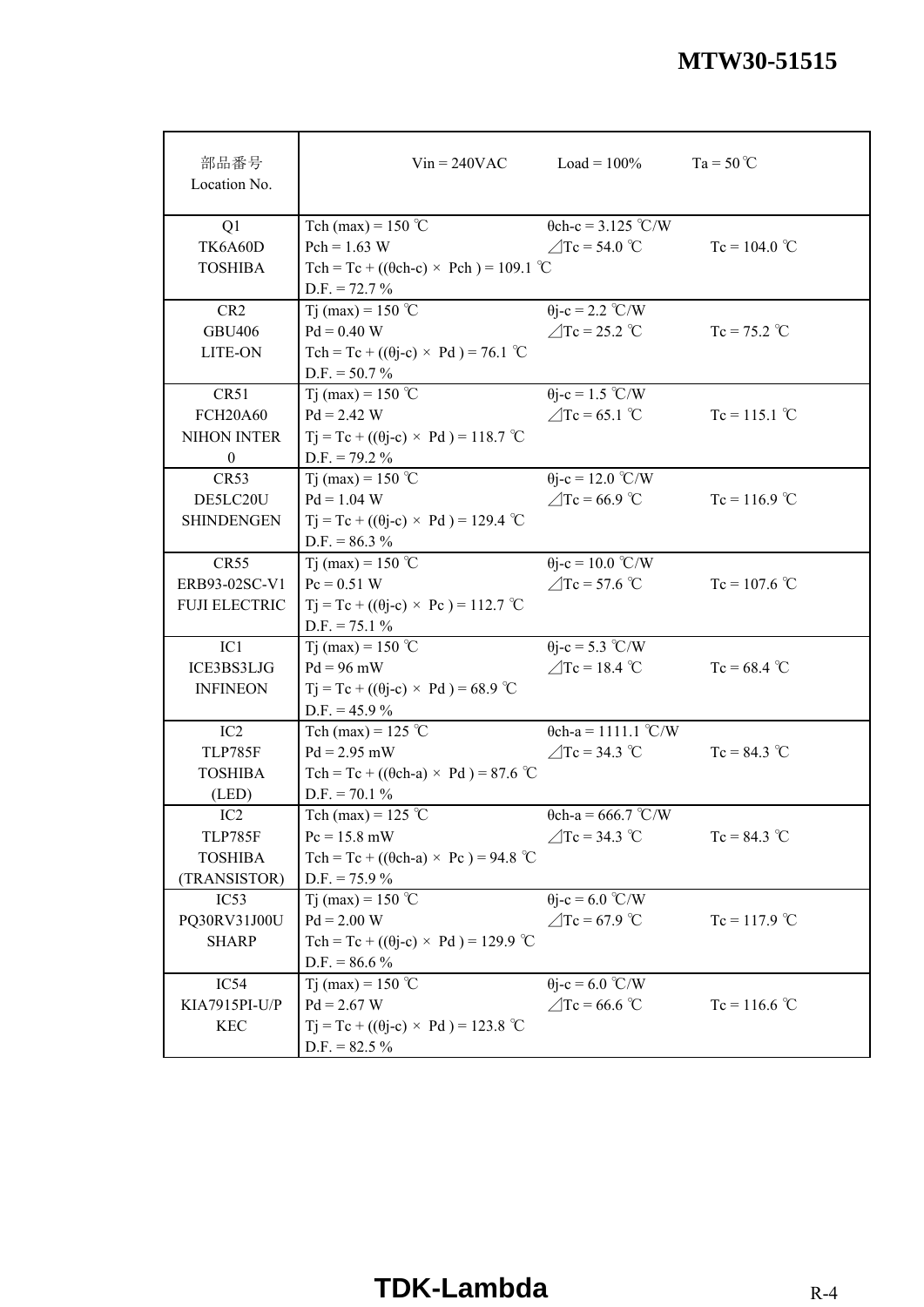## 3.主要部品温度上昇値 **Main Components Temperature Rise** △**T List**

## **MODEL** : **MTW30-51515**

## **(1)** 測定条件 **Measuring Conditions**

| 取付方法<br>Mounting Method<br>(標準取付 : A)<br>(Standard Mounting: A) |          | Input Connector | 入力コネクター<br><u>Anno a B</u> |
|-----------------------------------------------------------------|----------|-----------------|----------------------------|
| 入力電圧 Vin<br>Input Voltage                                       |          | 100VAC / 240VAC |                            |
|                                                                 | V1       | V2              | V3                         |
| 出力電圧 Vo<br>Output Voltage                                       | $+5$ VDC | $+15$ VDC       | $-15$ VDC                  |
| 出力電流 Io (100%)<br><b>Output Current</b>                         | 3.0A     | 0.8A            | 0.3A                       |

## **(2)** 測定結果 **Measuring Results**

|                 |                          | $\Delta T$ Temperature Rise (°C) |                |  |  |  |  |  |  |  |
|-----------------|--------------------------|----------------------------------|----------------|--|--|--|--|--|--|--|
|                 | 入力電圧 Input Voltage       | $Vin = 100VAC$                   | $Vin = 240VAC$ |  |  |  |  |  |  |  |
|                 | 周囲温度 Ambient temperature | $Ta = 50^{\circ}C$               |                |  |  |  |  |  |  |  |
| 部品番号            | 部品名                      | 取付方向                             |                |  |  |  |  |  |  |  |
| Location No.    | Part name                | Mounting A                       |                |  |  |  |  |  |  |  |
| Q1              | MOS FET                  | 38.3                             | 54.0           |  |  |  |  |  |  |  |
| CR <sub>2</sub> | <b>BRIDGE DIODE</b>      | 37.7                             | 25.2           |  |  |  |  |  |  |  |
| CR51            | <b>DIODE</b>             | 65.9                             | 65.1           |  |  |  |  |  |  |  |
| CR53            | <b>DIODE</b>             | 64.1                             | 66.9           |  |  |  |  |  |  |  |
| CR55            | <b>DIODE</b>             | 57.3                             | 57.6           |  |  |  |  |  |  |  |
| IC1             | IC                       | 19.4                             | 18.4           |  |  |  |  |  |  |  |
| IC2             | PHOTO COUPLER            | 29.4                             | 34.3           |  |  |  |  |  |  |  |
| IC53            | IC                       | 72.8                             | 71.3           |  |  |  |  |  |  |  |
| IC54            | IC                       | 67.9                             | 66.6           |  |  |  |  |  |  |  |
| T1              | <b>TRANS</b>             | 44.8                             | 49.6           |  |  |  |  |  |  |  |
| L1              | <b>BALUN</b>             | 39.6                             | 23.9           |  |  |  |  |  |  |  |
| L51             | <b>CHOKE COIL</b>        | 51.9                             | 52.1           |  |  |  |  |  |  |  |
| C6              | E.CAP.                   | 12.6                             | 9.5            |  |  |  |  |  |  |  |
| C9              | E.CAP.                   | 27.7                             | 34.3           |  |  |  |  |  |  |  |
| C52             | E.CAP.                   | 43.2                             | 46.2           |  |  |  |  |  |  |  |
| C53             | E.CAP.                   | 45.2                             | 46.9           |  |  |  |  |  |  |  |
| C60             | E.CAP.                   | 48.2                             | 49.2           |  |  |  |  |  |  |  |
| C64             | E.CAP.                   | 46.3                             | 47.9           |  |  |  |  |  |  |  |
| C66             | E.CAP.                   | 52.6                             | 52.2           |  |  |  |  |  |  |  |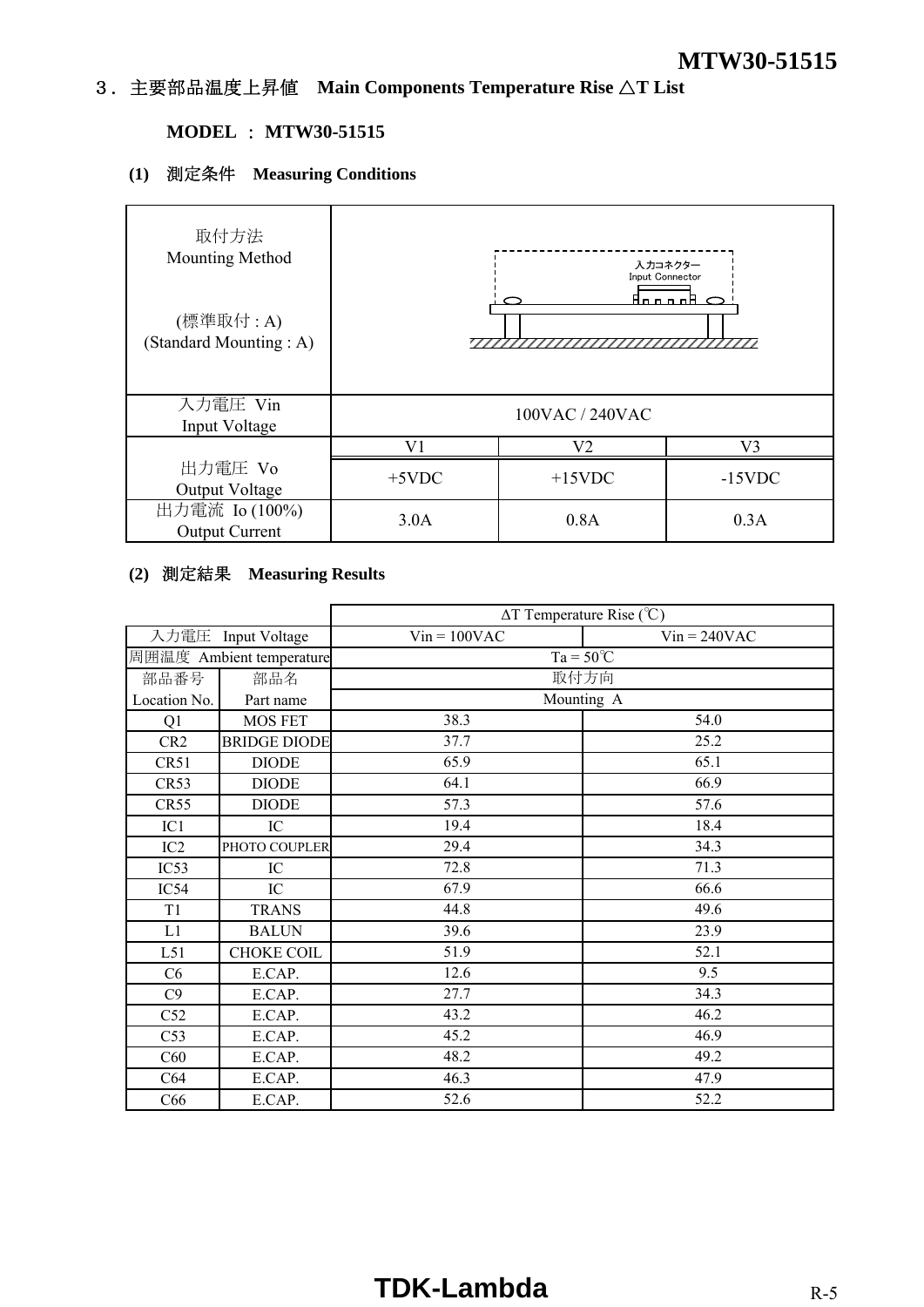## 4.電解コンデンサ推定寿命計算値 **Electrolytic Capacitor Lifetime**

## **MODEL** : **MTW30-51515**

空冷条件 : 自然空冷 **Cooling condition : Convection cooling**

取付方向 A Conditions





 $Vin = 100VAC$ 



上記推定寿命は、弊社計算方法により算出した値であり、封口ゴムの劣化などの影響を含めておりません。 The lifetime is calculated based on our method and doesn't include the seal rubber degradation effect etc. 電解コンデンサの寿命は15年が上限となります。

The upper limit of the Electolytic Capacitors lifetime are 15 years.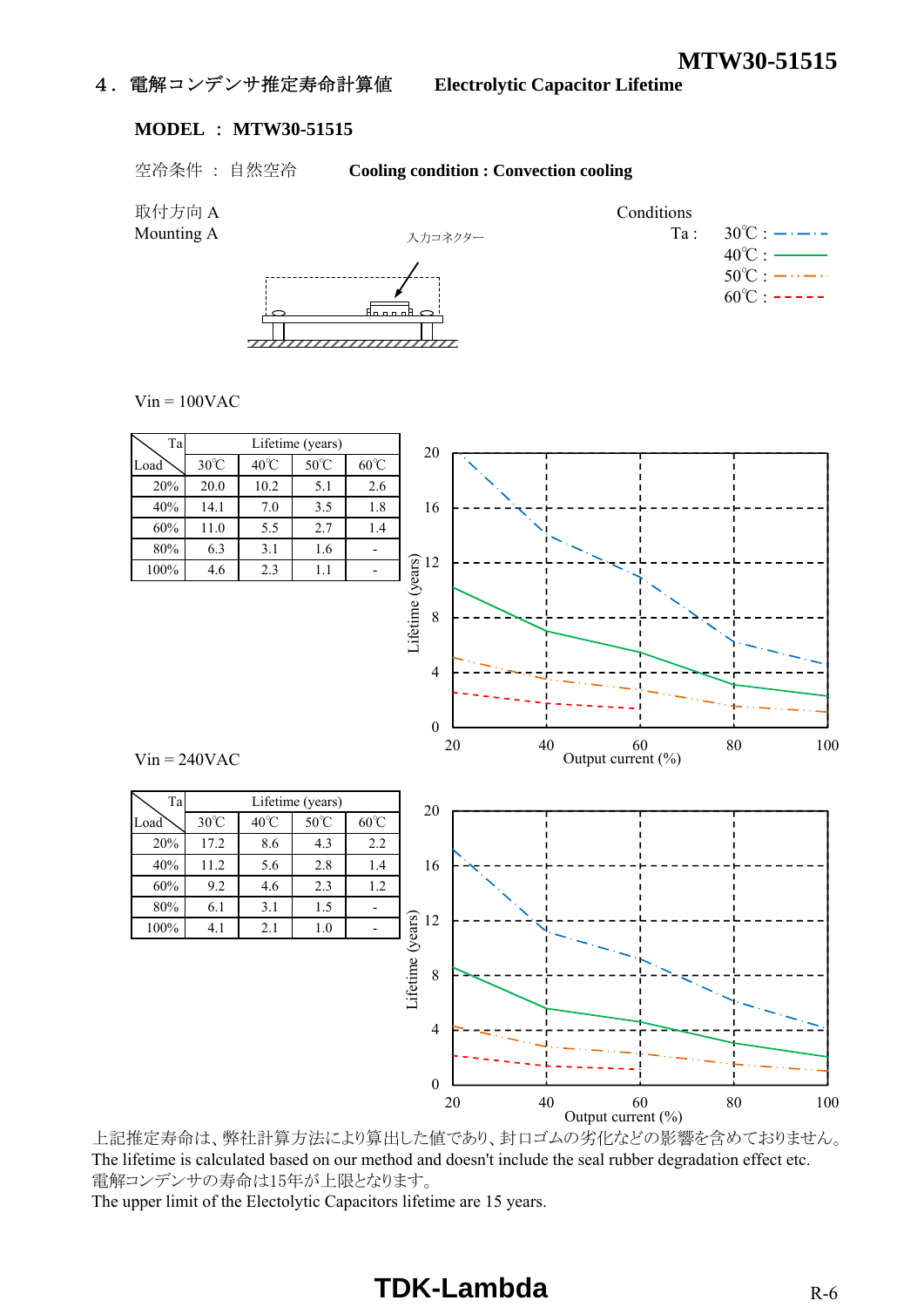#### **MODEL** : **MTW30-51515**

## 空冷条件 : 自然空冷 **Cooling condition : Convection cooling**

取付方向 C Conditions



Mounting C  $\begin{bmatrix} \downarrow \\ \downarrow \end{bmatrix}$   $\begin{bmatrix} \downarrow \\ \downarrow \end{bmatrix}$   $\begin{bmatrix} \downarrow \\ \downarrow \end{bmatrix}$   $\begin{bmatrix} \downarrow \\ \downarrow \end{bmatrix}$   $\begin{bmatrix} \downarrow \\ \downarrow \end{bmatrix}$  $40^{\circ}$ C :  $50^{\circ}$ C :  $-\cdots - \cdots$  $60^{\circ}$ C : -----

 $Vin = 100VAC$ 

| Ta   | Lifetime (years) |      |                |                |  |  |  |  |  |  |  |  |
|------|------------------|------|----------------|----------------|--|--|--|--|--|--|--|--|
| Load | $30^{\circ}$ C   | 40°C | $50^{\circ}$ C | $60^{\circ}$ C |  |  |  |  |  |  |  |  |
| 20%  | 20.0             | 13.0 | 9.8            | 3.3            |  |  |  |  |  |  |  |  |
| 40%  | 18.4             | 9.2  | 6.9            | 2.3            |  |  |  |  |  |  |  |  |
| 60%  | 13.2             | 6.6  | 5.0            | 1.7            |  |  |  |  |  |  |  |  |
| 80%  | 9.3              | 4.6  | 3.5            |                |  |  |  |  |  |  |  |  |
| 100% | 6.0              | 3.0  | 2.3            |                |  |  |  |  |  |  |  |  |

Ta Lifetime (years)

100% 5.5 2.8 2.1



20 40 60 80 100

 $Vin = 240VAC$ 

上記推定寿命は、弊社計算方法により算出した値であり、封口ゴムの劣化などの影響を含めておりません。 The lifetime is calculated based on our method and doesn't include the seal rubber degradation effect etc. 電解コンデンサの寿命は15年が上限となります。 The upper limit of the Electolytic Capacitors lifetime are 15 years. Output current  $(\% )$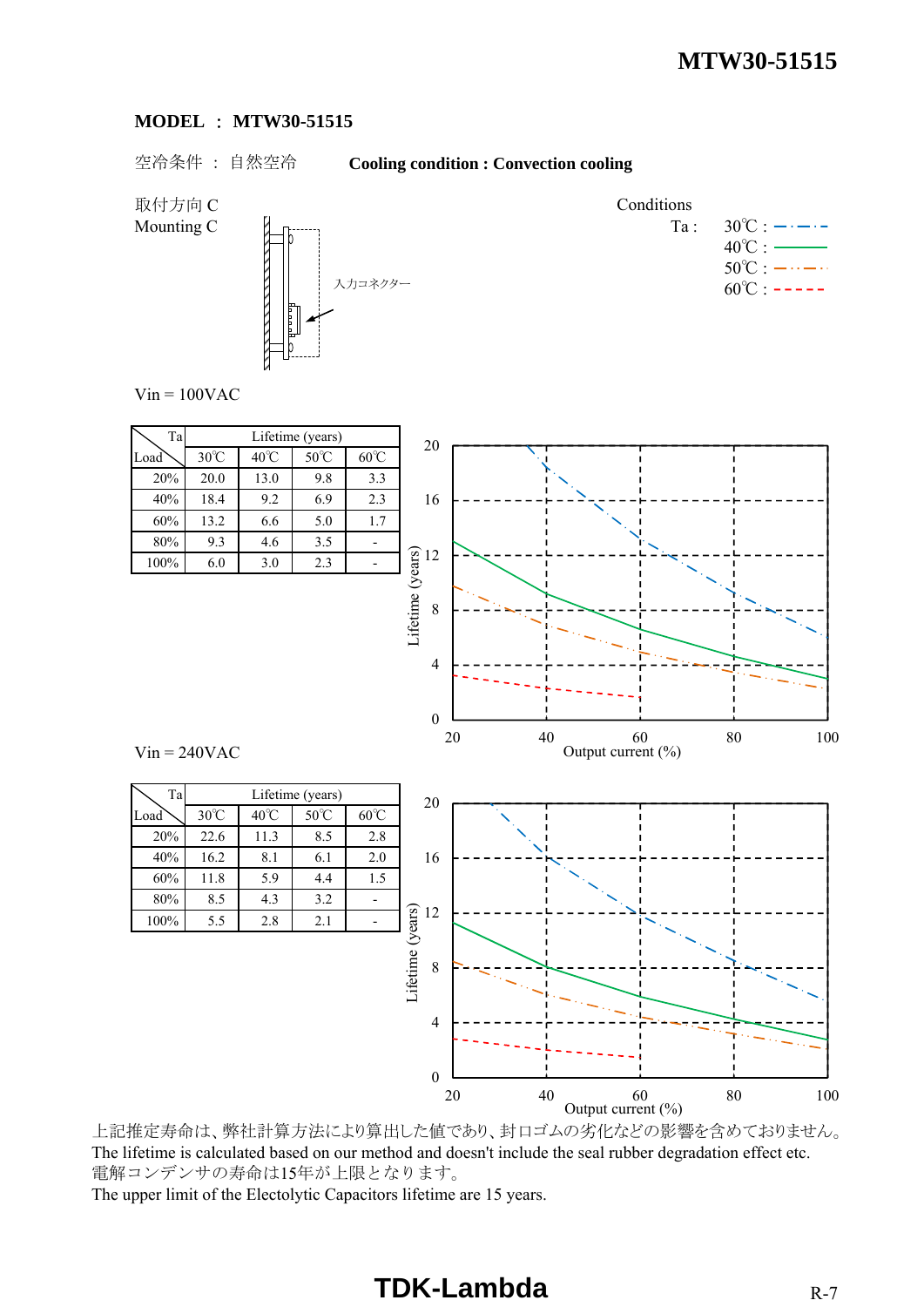#### **MODEL** : **MTW30-51515**

空冷条件 : 自然空冷 **Cooling condition : Convection cooling**

取付方向 D Conditions



Mounting D  $\qquad \qquad \text{Equation 1:} \quad 30^{\circ}\text{C} : \text{---} \cdot \text{---}$  $40^{\circ}$ C :  $50^{\circ}$ C :  $-\cdots - \cdots$  $60^{\circ}$ C : -----

 $Vin = 100VAC$ 



上記推定寿命は、弊社計算方法により算出した値であり、封口ゴムの劣化などの影響を含めておりません。 The lifetime is calculated based on our method and doesn't include the seal rubber degradation effect etc. 電解コンデンサの寿命は15年が上限となります。 The upper limit of the Electolytic Capacitors lifetime are 15 years.

20 40 60 80 100

Output current  $(\% )$ 

0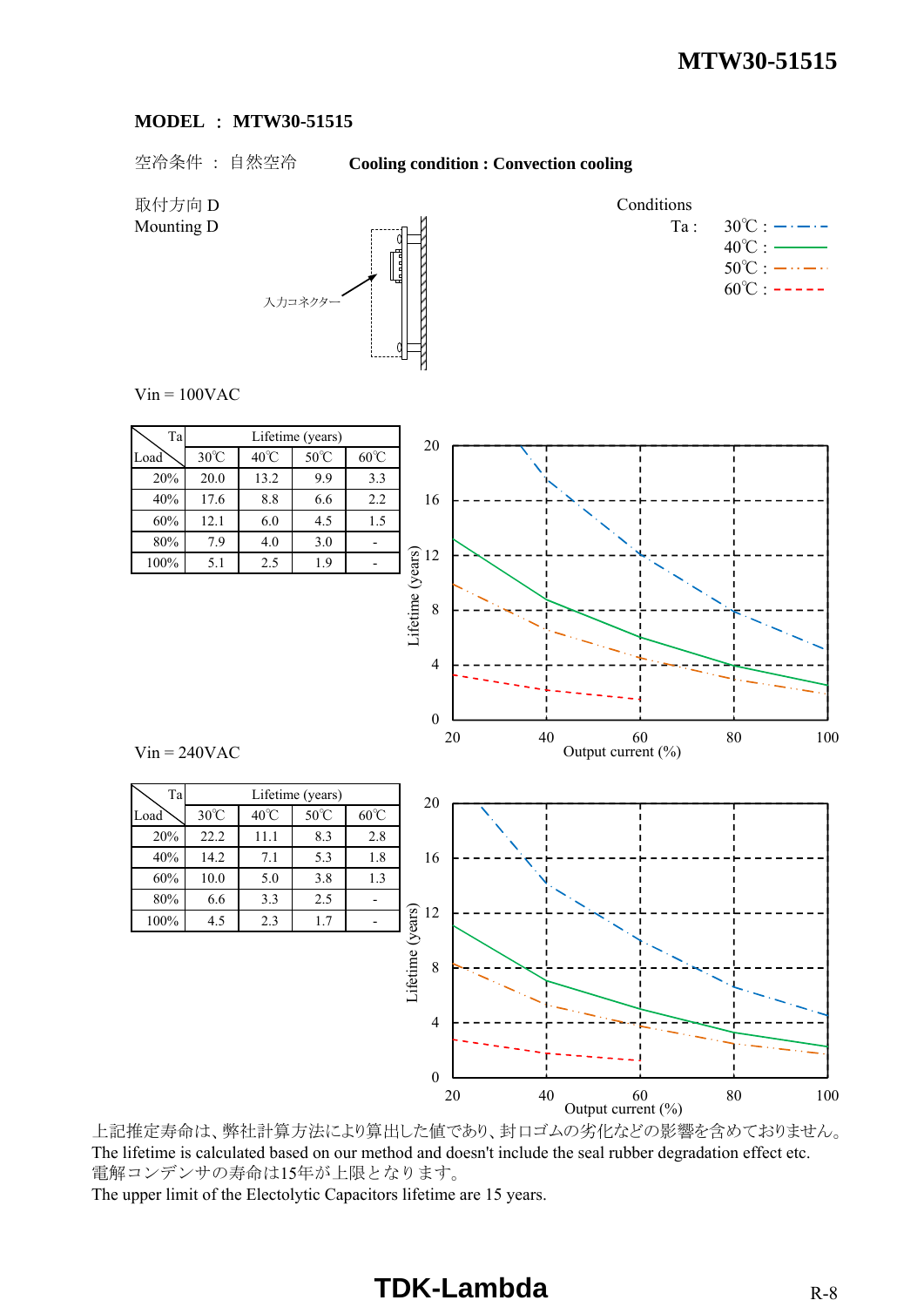#### **MODEL** : **MTW30-51515**

## 空冷条件 : 自然空冷 **Cooling condition : Convection cooling**

取付方向 E Conditions



Mounting E  $\downarrow \qquad \qquad$  Ta : 30°C :  $\rightarrow \rightarrow \rightarrow$  $40^{\circ}$ C :  $50^{\circ}$ C :  $-\cdots$   $\cdots$  $60^{\circ}$ C : -----

 $Vin = 100VAC$ 



上記推定寿命は、弊社計算方法により算出した値であり、封口ゴムの劣化などの影響を含めておりません。 The lifetime is calculated based on our method and doesn't include the seal rubber degradation effect etc. 電解コンデンサの寿命は15年が上限となります。 The upper limit of the Electolytic Capacitors lifetime are 15 years.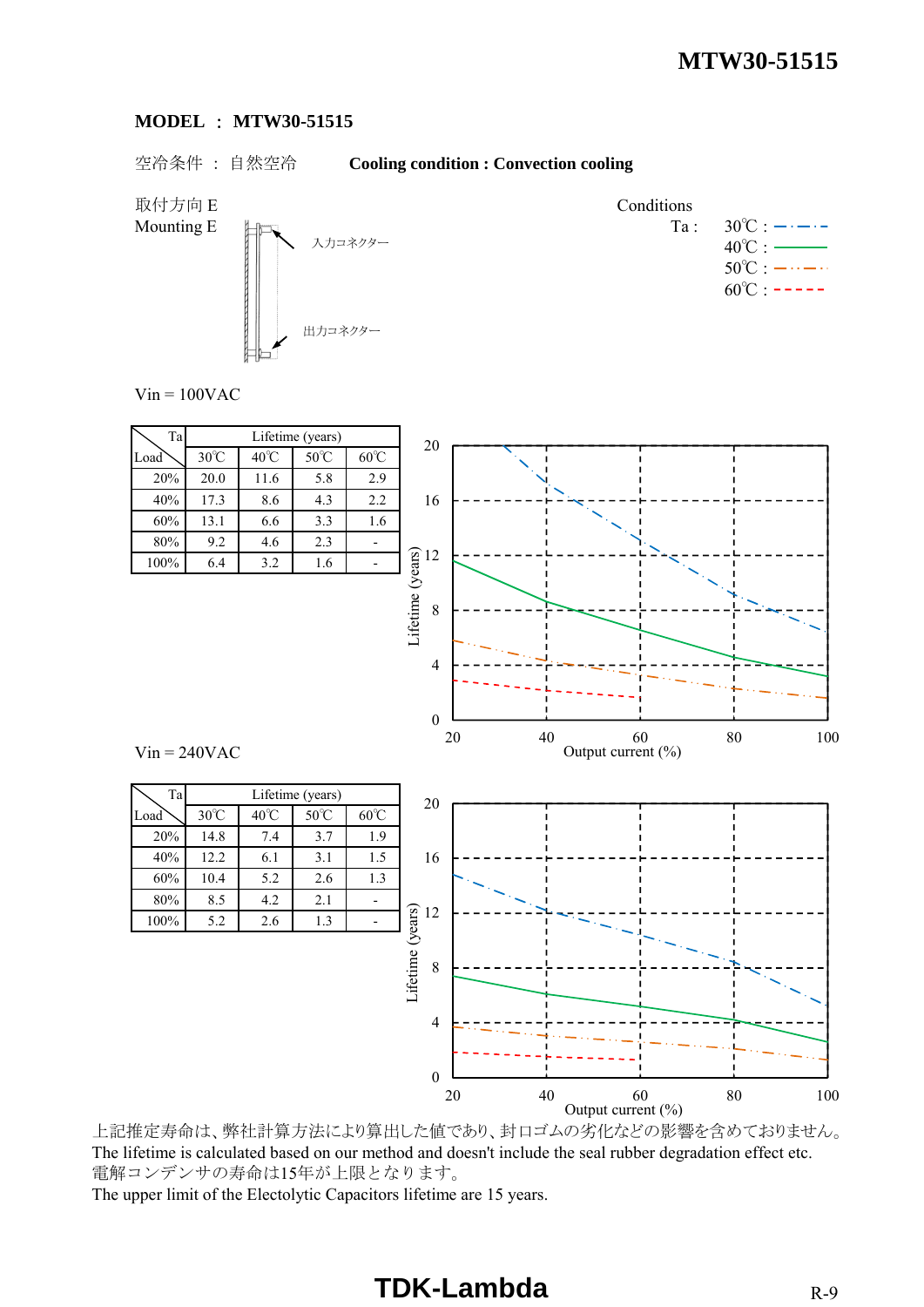#### **MODEL** : **MTW30-51515**

## 空冷条件 : 自然空冷 **Cooling condition : Convection cooling**

取付方向 F Conditions



Mounting F  $H_{\text{min}}$  Ta:  $30^{\circ}\text{C}$ :  $\cdots$  $40^{\circ}$ C :  $50^{\circ}$ C :  $-\cdots$   $\cdots$  $60^{\circ}$ C : -----

 $Vin = 100VAC$ 

| $\rm Ta$       |                       |                       | Lifetime (years)       |                          | $20\,$                                                |        |                                         |               |
|----------------|-----------------------|-----------------------|------------------------|--------------------------|-------------------------------------------------------|--------|-----------------------------------------|---------------|
| Load           | $30^{\circ}$ C        | $40^{\circ}\!{\rm C}$ | $50^{\circ}\mathrm{C}$ | $60^{\circ}\mathrm{C}$   |                                                       |        |                                         |               |
| $20\%$         | 20.0                  | 12.6                  | 9.4                    | 3.2                      |                                                       |        |                                         |               |
| 40%            | 16.0                  | $8.0\,$               | 6.0                    | $2.0\,$                  | 16                                                    |        |                                         |               |
| $60\%$         | $10.7\,$              | 5.3                   | 4.0                    | 1.3                      |                                                       |        |                                         |               |
| $80\%$         | 6.9                   | $3.5\,$               | $2.6\,$                | $\overline{\phantom{a}}$ |                                                       |        |                                         |               |
| $100\%$        | 4.4                   | 2.2                   | 1.7                    | Ξ.                       |                                                       |        |                                         |               |
|                |                       |                       |                        |                          | Lifetime (years)<br>$\frac{12}{12}$<br>$\overline{4}$ |        |                                         |               |
| $Vin = 240VAC$ |                       |                       |                        |                          | $\boldsymbol{0}$                                      | $20\,$ | $40\,$<br>$60$<br>Output current $(\%)$ | $80\,$<br>100 |
| Ta             |                       |                       | Lifetime (years)       |                          |                                                       |        |                                         |               |
| Load           | $30^{\circ}\!{\rm C}$ | $40^{\circ}\!{\rm C}$ | $50^{\circ}\textrm{C}$ | $60^{\circ}\mathrm{C}$   | $20\,$                                                |        |                                         |               |
| $20\%$         | 19.1                  | 9.5                   | $7.2\,$                | 2.4                      |                                                       |        |                                         |               |
| 40%            | 12.0                  | $6.0\,$               | 4.5                    | $1.5\,$                  | 16                                                    |        |                                         |               |
| 60%            | $8.8\,$               | 4.4                   | 3.3                    | $1.1\,$                  |                                                       |        |                                         |               |
| $80\%$         | 5.6                   | $2.8\,$               | 2.1                    | $\blacksquare$           |                                                       |        |                                         |               |
| $100\%$        | 3.9                   | $2.0\,$               | 1.5                    | $\blacksquare$           | Lifetime (years)<br>$12\,$                            |        |                                         |               |

上記推定寿命は、弊社計算方法により算出した値であり、封口ゴムの劣化などの影響を含めておりません。 The lifetime is calculated based on our method and doesn't include the seal rubber degradation effect etc. 電解コンデンサの寿命は15年が上限となります。 The upper limit of the Electolytic Capacitors lifetime are 15 years. Output current (%)

20 40 60 80 100

0

4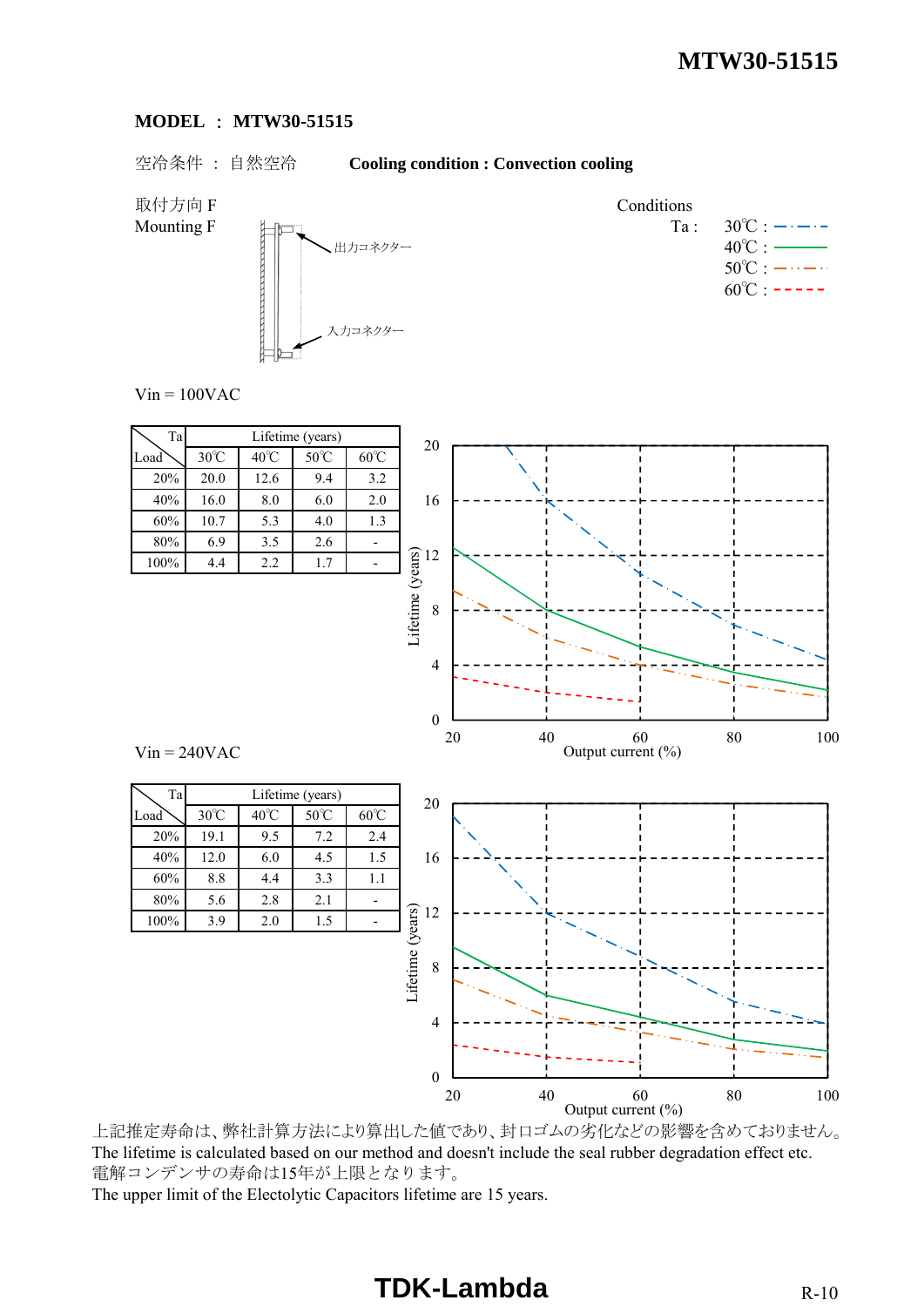# **MTW30-51515** 5.アブノーマル試験 **Abnormal Test**

## **MODEL** : **MTW30-51515**

## **(1)** 試験条件 **Test Conditions**

Input : 255V Output : 5/15/-15V , 3.0A/0.8A/0.3A(100%) Ta : 25℃ 70%RH

#### **(2)** 試験結果 **Test Results**

|                  |                 | Test position                  |                                              | Test                                                                                            | Test result            |                   |                   |                   |                     |             |                                                                                |                                                                      |                                                         |                                     |                                 |                              |                                              |
|------------------|-----------------|--------------------------------|----------------------------------------------|-------------------------------------------------------------------------------------------------|------------------------|-------------------|-------------------|-------------------|---------------------|-------------|--------------------------------------------------------------------------------|----------------------------------------------------------------------|---------------------------------------------------------|-------------------------------------|---------------------------------|------------------------------|----------------------------------------------|
|                  |                 |                                | mode                                         |                                                                                                 |                        |                   |                   |                   |                     |             |                                                                                |                                                                      |                                                         |                                     |                                 |                              |                                              |
| No.              | 部品No.           | 試験端子                           | $\ddot{\checkmark}$<br>$\exists$<br>$\vdash$ | 才<br>$\begin{array}{c} \hline \end{array}$<br>$\mathcal{I}^{\circ}$<br>$\overline{\mathscr{S}}$ | $\mathbf{a}$<br>発<br>火 | $\mathbf b$<br>発煙 | $\mathbf c$<br>破裂 | $\mathbf d$<br>異臭 | e<br>赤熱             | f<br>破<br>損 | $\mathbf{g}$<br>ヒ<br>$\mathcal{L}$<br>$\begin{array}{c} \end{array}$<br>ズ<br>断 | $\mathbf h$<br>$\bigcirc$<br>$\overline{\mathrm{V}}$<br>$\mathbf{P}$ | $\bf{l}$<br>$\bigcirc$<br>$\mathbf C$<br>$\overline{P}$ | 出力<br>断                             | $\mathbf k$<br>変化な<br>L         | 1<br>そ<br>$\mathcal{O}$<br>他 | 記事                                           |
|                  | Location<br>No. | Test<br>point                  | Short                                        | Open                                                                                            | Fire                   | Smoke             | Burst             | Smell             | $_{\rm hot}$<br>Red | Damaged     | blown<br>Fuse                                                                  |                                                                      |                                                         | output<br>$\mathsf{S}^{\mathsf{O}}$ | change<br>$\mathop{\mathsf{S}}$ | Others                       | Note                                         |
| $\mathbf{1}$     |                 | $D-G$                          | $\bigcirc$                                   |                                                                                                 |                        |                   |                   |                   |                     | $\bigcirc$  | $\bigcirc$                                                                     |                                                                      |                                                         | $\bigcirc$                          |                                 |                              | FUSE:F1<br>Da:Q1, CR6                        |
| $\overline{2}$   |                 | $D-S$                          | $\bigcirc$                                   |                                                                                                 |                        |                   |                   |                   |                     | О           | $\bigcirc$                                                                     |                                                                      |                                                         | $\bigcirc$                          |                                 |                              | FUSE:F1<br>Da: CR6                           |
| $\overline{3}$   | Q1              | $G-S$                          | $\bigcirc$                                   |                                                                                                 |                        |                   |                   |                   |                     |             |                                                                                |                                                                      |                                                         | $\bigcirc$                          |                                 |                              |                                              |
| $\overline{4}$   |                 | D                              |                                              | $\bigcirc$                                                                                      |                        |                   |                   |                   |                     |             |                                                                                |                                                                      |                                                         | $\bigcirc$                          |                                 |                              |                                              |
| $\overline{5}$   |                 | G                              |                                              | $\overline{\bigcirc}$                                                                           |                        |                   |                   |                   |                     |             |                                                                                |                                                                      |                                                         | $\bigcirc$                          |                                 |                              |                                              |
| 6                |                 | S                              |                                              | $\bigcirc$                                                                                      |                        |                   |                   |                   |                     |             |                                                                                |                                                                      |                                                         | $\bigcirc$                          |                                 |                              |                                              |
| $\boldsymbol{7}$ |                 | $\mbox{{\sc AC-DC}}$           | $\bigcirc$                                   |                                                                                                 |                        |                   |                   |                   |                     |             | $\bigcirc$                                                                     |                                                                      |                                                         | $\overline{\bigcirc}$               |                                 |                              | FUSE:F1                                      |
| $8\,$            |                 | $DC-DC$                        | $\bigcirc$                                   |                                                                                                 |                        |                   |                   |                   |                     |             | $\bigcirc$                                                                     |                                                                      |                                                         | $\bigcirc$                          |                                 |                              | FUSE:F1                                      |
| 9                | CR <sub>2</sub> | AC-AC                          | $\bigcirc$                                   |                                                                                                 |                        |                   |                   |                   |                     |             | $\bigcirc$                                                                     |                                                                      |                                                         | $\bigcirc$                          |                                 |                              | FUSE:F1                                      |
| $10\,$           |                 | AC                             |                                              | $\bigcirc$                                                                                      |                        |                   |                   |                   |                     |             |                                                                                |                                                                      |                                                         |                                     | С                               |                              |                                              |
| 11               |                 | DC                             |                                              | $\bigcirc$                                                                                      |                        |                   |                   |                   |                     |             |                                                                                |                                                                      |                                                         |                                     | $\bigcirc$                      |                              |                                              |
| 12               |                 | $A-K$                          | $\bigcirc$                                   |                                                                                                 |                        |                   |                   |                   |                     |             |                                                                                |                                                                      |                                                         | $\bigcirc$                          |                                 |                              |                                              |
| $\overline{13}$  | CR51            | $\mathbf{A}/\mathbf{K}$        |                                              | $\bigcirc$                                                                                      |                        |                   |                   |                   |                     |             |                                                                                |                                                                      |                                                         | $\bigcirc$                          |                                 |                              |                                              |
| 14               |                 | $A-K$                          | $\bigcirc$                                   |                                                                                                 |                        |                   |                   |                   |                     |             |                                                                                |                                                                      |                                                         | $\bigcirc$                          |                                 |                              |                                              |
| 15               | CR53            | A/K                            |                                              | $\bigcirc$                                                                                      |                        |                   |                   |                   |                     |             |                                                                                |                                                                      |                                                         | $\bigcirc$                          |                                 |                              | V2出力断<br>V2 No output                        |
| 16               |                 | $A-K$                          | $\bigcirc$                                   |                                                                                                 |                        |                   |                   |                   |                     |             |                                                                                |                                                                      |                                                         | $\bigcirc$                          |                                 |                              |                                              |
| 17               | CR55            | A/K                            |                                              | $\bigcirc$                                                                                      |                        |                   |                   |                   |                     |             |                                                                                |                                                                      |                                                         | $\bigcirc$                          |                                 |                              | V3出力断                                        |
| 18               |                 | $\mathbf{A}\text{-}\mathbf{K}$ | $\bigcirc$                                   |                                                                                                 |                        |                   |                   |                   |                     |             |                                                                                |                                                                      |                                                         |                                     |                                 | $\bigcirc$                   | V3 No output<br>V1出力低下<br>V1 Output decrease |
| 19               | IC51            | A-Ref                          | $\bigcirc$                                   |                                                                                                 |                        |                   |                   |                   |                     |             |                                                                                |                                                                      |                                                         |                                     |                                 | $\bigcirc$                   | V1出力上昇<br>V1 Output increase                 |
| 20               |                 | A                              |                                              | $\bigcirc$                                                                                      |                        |                   |                   |                   |                     |             |                                                                                | $\bigcirc$                                                           |                                                         | $\bigcirc$                          |                                 |                              |                                              |
| 21               |                 | $\rm K$                        |                                              | $\bigcirc$                                                                                      |                        |                   |                   |                   |                     |             |                                                                                | $\bigcirc$                                                           |                                                         | $\bigcirc$                          |                                 |                              |                                              |
| 22               |                 | Ref                            |                                              | $\bigcirc$                                                                                      |                        |                   |                   |                   |                     |             |                                                                                | $\bigcirc$                                                           |                                                         | $\bigcirc$                          |                                 |                              |                                              |
| 23               |                 | $1 - 2$                        | $\bigcirc$                                   |                                                                                                 |                        |                   |                   |                   |                     |             |                                                                                |                                                                      |                                                         | $\bigcirc$                          |                                 |                              |                                              |
| 24               |                 | $2 - 3$                        | $\bigcirc$                                   |                                                                                                 |                        |                   |                   |                   |                     |             |                                                                                |                                                                      |                                                         |                                     |                                 | O                            | V3電圧上昇<br>V3 Output increase                 |
| 25               | IC54            | 1                              |                                              | $\bigcirc$                                                                                      |                        |                   |                   |                   |                     |             |                                                                                |                                                                      |                                                         | $\bigcirc$                          |                                 | $\bigcirc$                   | V3出力断<br>V3 No output                        |
| 26               |                 | $\overline{2}$                 |                                              | $\bigcirc$                                                                                      |                        |                   |                   |                   |                     |             |                                                                                |                                                                      |                                                         |                                     |                                 | $\bigcirc$                   | V3出力断<br>V3 No output                        |
| $27\,$           |                 | $\mathfrak{Z}$                 |                                              | $\bigcirc$                                                                                      |                        |                   |                   |                   |                     |             |                                                                                |                                                                      |                                                         |                                     |                                 | $\bigcirc$                   | V3出力断<br>V3 No output                        |

# **TDK-Lambda** R-11

( Da : Damaged )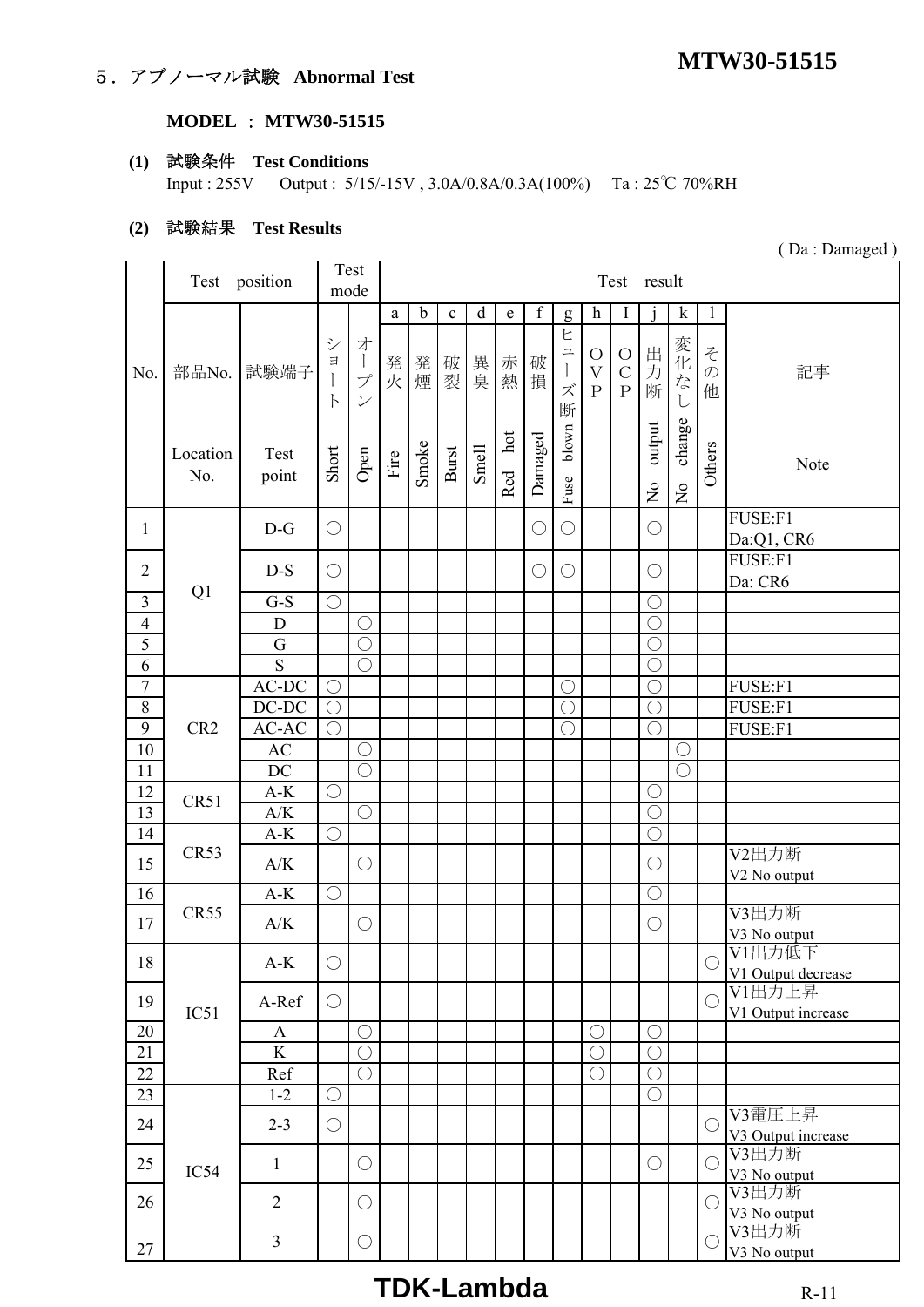# **MTW30-51515** 6.振動試験 **Vibration Test**

## **MODEL** : **MTW30-51515**

#### **(1)** 振動試験種類 **Vibration Test Class**

掃引振動数耐久試験 Frequency variable endurance test

## **(2)** 試験条件 **Test Conditions**

| ・周波数範囲<br>Sweep frequency | : $5 \sim 10$ Hz   | ・全振幅<br>Amplitude | $: 10$ mm P-P                  |
|---------------------------|--------------------|-------------------|--------------------------------|
| ・周波数範囲                    | : $10\infty200$ Hz | ·加速度              | : 一定 19.6m/s <sup>2</sup> (2G) |
| Sweep frequency           |                    | Acceleration      | Constant                       |
| ・振動方向<br>Direction        | :X, Y, Z           |                   |                                |
| ・掃引時間                     | :10分間              | ・試験時間             | : 各方向共 1時間                     |
| Sweep time                | 10min              | Sweep count       | 1 hour each                    |

## **(3)** 試験方法 **Test Method**



#### **(4)** 判定条件 **Acceptable Conditions**

- 1. 破壊しない事
	- Not to be broken.
- 2. 試験後の出力に異常がない事 No abnormal output after test.
- **(5)** 試験結果 **Test Results**

合格 **OK**